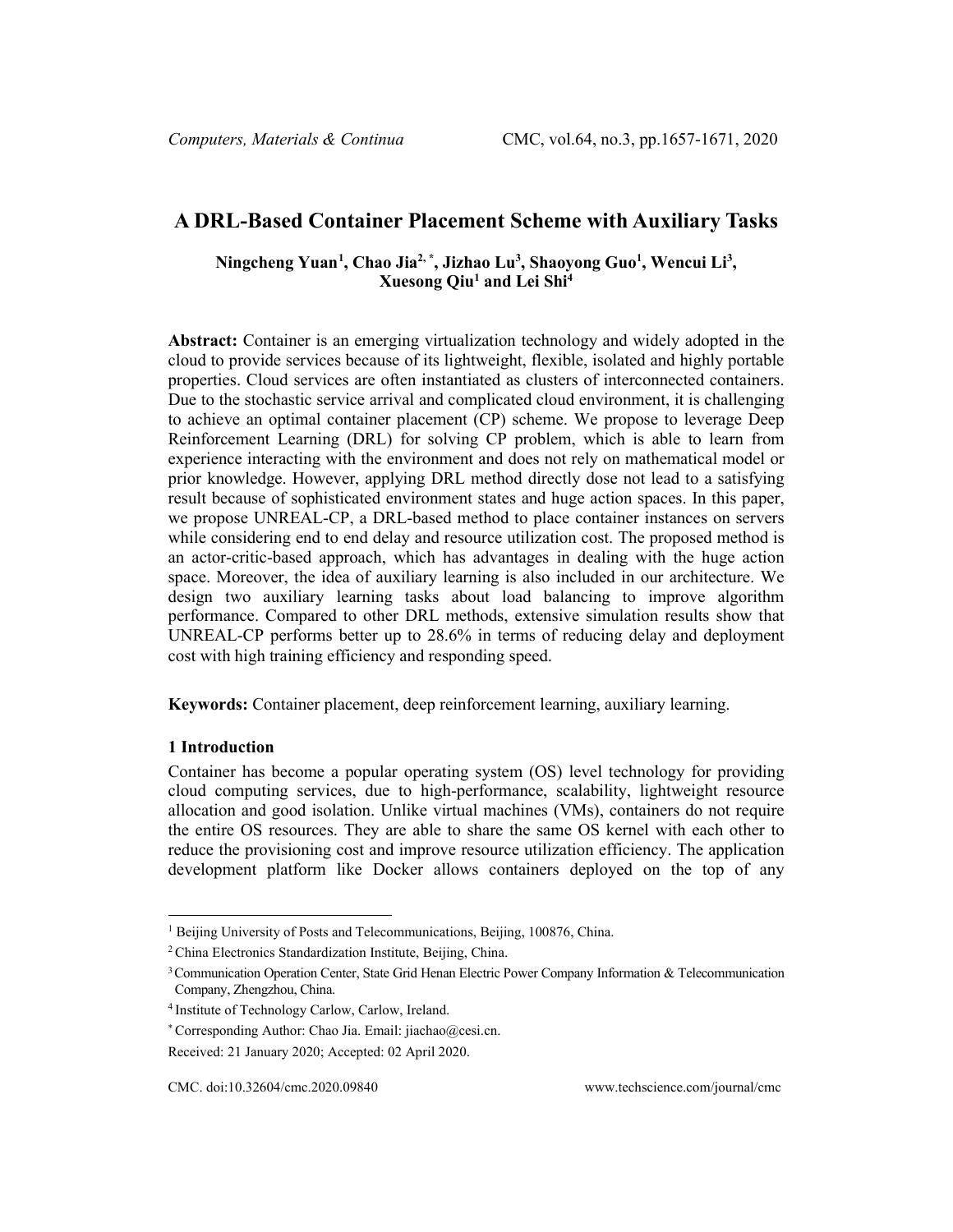infrastructure [Hussein, Mousa and Alqarni (2019)]. Therefore, more and more modern service providers tend to deploy services in the form of containers.

Generally, cloud users require several containers to create a container cluster (CC) to deploy a service chain [Zhou, Li and Wu (2019)]. Container placement (CP) problem is critical because it has a significant impact on QoS and network performance. In this paper, we aim to obtain a placement scheme for containers on servers to improve end to end delay while minimizing the deployment cost, which is an NP-hard combinational optimization problem. Moreover, CCs with different resource requirement arrive randomly, making dynamic network state hard to be captured with a mathematical model.

Facing the above challenges, deep reinforcement learning (DRL)-based algorithm is proved to have great advantages in solving such problems. It does not rely on accurate and solvable mathematical model and able to learn from the experiences generated by interacting with the environment. And after learning, it can directly derive the CC placement strategy with greatest long-term reward based on the current network state.

In this paper, we propose a DRL-based algorithm to solve the CP problem. First, we introduce the Markov decision process (MDP) model to capture network dynamics. Secondly, to deal with the high-dimensional state and solution space, we chose the actorcritic method because it has great advantages in solving dynamic and continuous control problems [Xu, Tang, Meng et al. (2018); Mnih, Badia, Mirza et al. (2016)]. However, we find that direct application of the state-of-art actor-critic method, asynchronous advantage actor-critic (A3C) does not work well for our CP problem. Finally, we consider the impact of resource utilization balancing on network performance. Load balancing prevents any server from overloading and improves service availability. Meanwhile, it also guarantees acceptable server resource utilization, which makes the servers keep fast response time. Therefore, we design two auxiliary tasks related to resource utilization balancing to speed up the training process and improve the performance of A3C. This improvement that using auxiliary tasks to accelerate convergence is called unsupervised reinforcement and auxiliary learning (UNREAL) [Jaderberg, Mnih, Czarnecki et al. (2016)]. The main contributions of this paper are as follows:

- We study the CP problem for reducing the end to end delay and service deployment cost and establish an optimization model for it.
- We introduce DRL based solution to CP problem, in order to adapt network changes. And we show that direct application of A3C does not work well for CP problem.
- We present an improved A3C algorithm called UNREAL-CP to achieve optimal placement scheme of containers with low delay and deployment cost.

The rest of this paper is organized as follows. Existing studies are reviewed in Section 2. The system model and CP problem definition are presented in Section 3. The UNREAL-CP algorithm is introduced in Section 4. Section 5 shows the evaluation results and Section 6 concludes the paper.

## **2 Related work**

Service deployment algorithms often focus on minimizing the total hosting cost (such as resource requirements, power consumption, etc.) while trying to maximize total revenue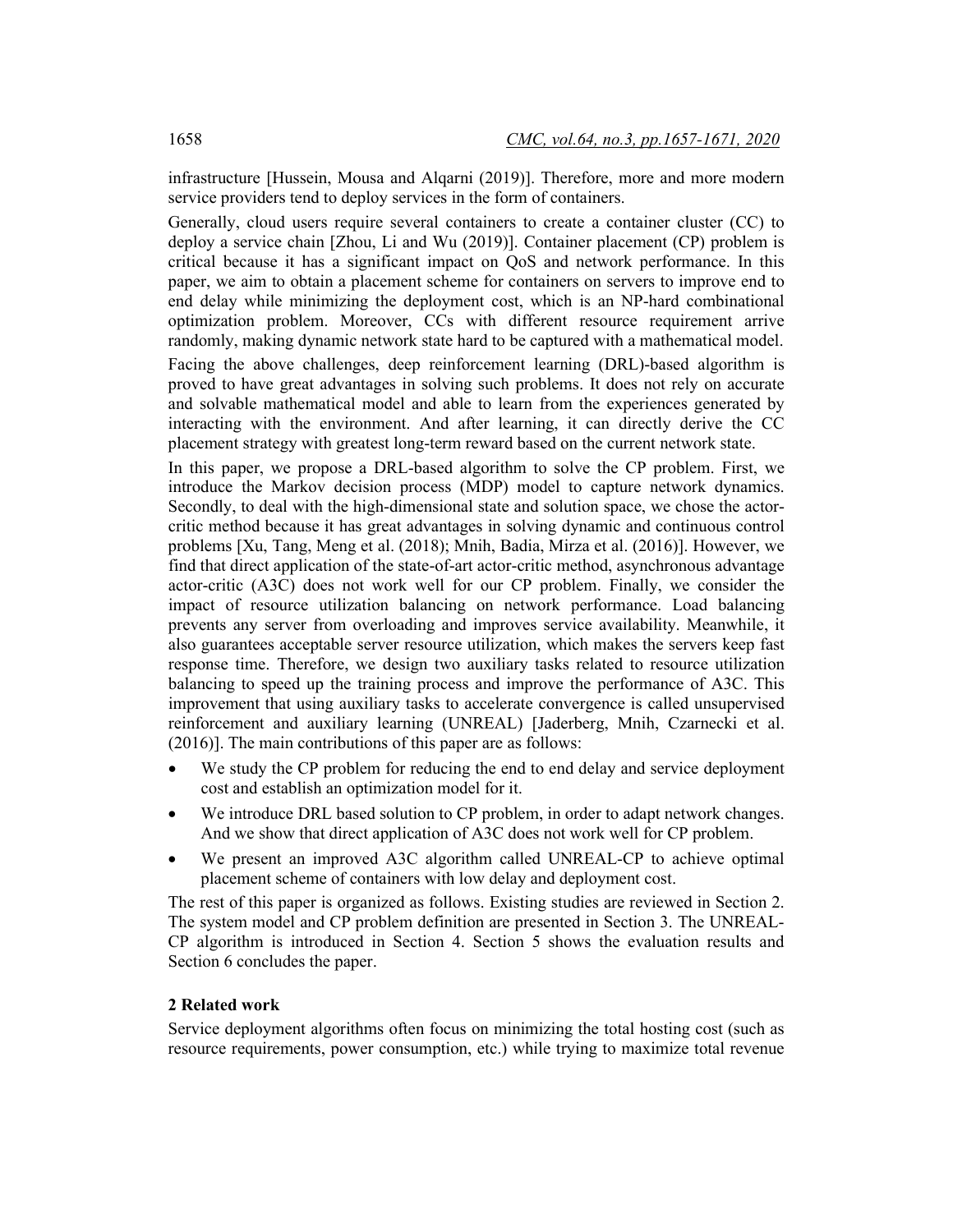(such as throughput, network utility, etc.). One related problem is the VNF placement problem. Song et al. [Song, Zhang, Yu et al. (2017)] consider the tradeoff between computing resource cost and communication resource cost. In Gu et al. [Gu, Chen, Jin et al. (2018)], the VNF placement problem is formulated into a mixed-integer linear programming problem and solved by relaxation-based algorithm to deal with the computational complexity. Cloud container cluster provisioning belongs to the category of virtual network embedding. Zhou et al. [Zhou, Li and Wu (2019)] design an online method to address the optimal placement of containers with maximal value of all served clusters. Lv et al. [Lv, Zhang, Li et al. (2019)] study the container allocation problem in real industrial environment while considering the balance between communication cost and resource utilization in large-scale data centers, and propose two algorithms to solve the container placement problem and container reassignment problem respectively. Zhang et al. [Zhang, Chen, Dong et al. (2019)] propose an improved genetic algorithm to search a placement scheme with optimal energy consumption. These existing works mainly use mathematical methods such as integer linear programming (ILP) and integer nonlinear programming (INLP) model to abstract the problem, and provide mathematical method like primal-dual algorithm or heuristic algorithm [Zhou, Li and Wu (2019); Piet, Bart and Pieter (2018); Quang, Singh, Bradai et al. (2018)] to solve it.

However, these existing approaches can only work under the assumption that arriving services are predictable or known a priori. Due to the randomness arrival of service requests, network state and network flow are time-varying. The deployment methods mentioned below have limitations to adapt to these network changes. DRL-based algorithm has great advantages in solving such problems because it interacts with the environment and learns from experience [Huang, Yuan, Qiao et al. (2018); Li (2017); Wei, Wang, Guo et al. (2019)]. In Zhao et al. [Zhao, Liang, Niyato et al. (2018)], double deep Q-learning (DDQN) approach is introduced to obtain optimal resource allocation in heterogeneous networks. However, DDQN only works for the problem with a lowdimensional discrete action space. Xu et al. [Xu, Tang, Meng et al. (2018)] propose to leverage deep deterministic policy gradient for model-free control in network, but find that direct application of DRL-based solution does not lead to satisfying performance. Therefore, an effective DRL-based method is needed to capture network dynamics and deal with high-dimensional action space.

### **3 Problem definition**

### *3.1 Network model*

The cloud network is modeled as an undirected graph  $G = \{Z, E\}$ . *Z* denotes the set of servers where computing resources are hosted. There are multiple types of resources, like CPU, Memory, RAM and disk. Let *R* denote the set of resource types. For each server  $z \in Z$ , let  $C_{zr}$  denote the capacity of resource  $r \in R$ . Let *E* be the set of links, and  $e(z_i, z_j) \in E$  denote the link that connects servers  $z_i$  and  $z_j$ , with bandwidth resource  $B(z_i, z_j)$ .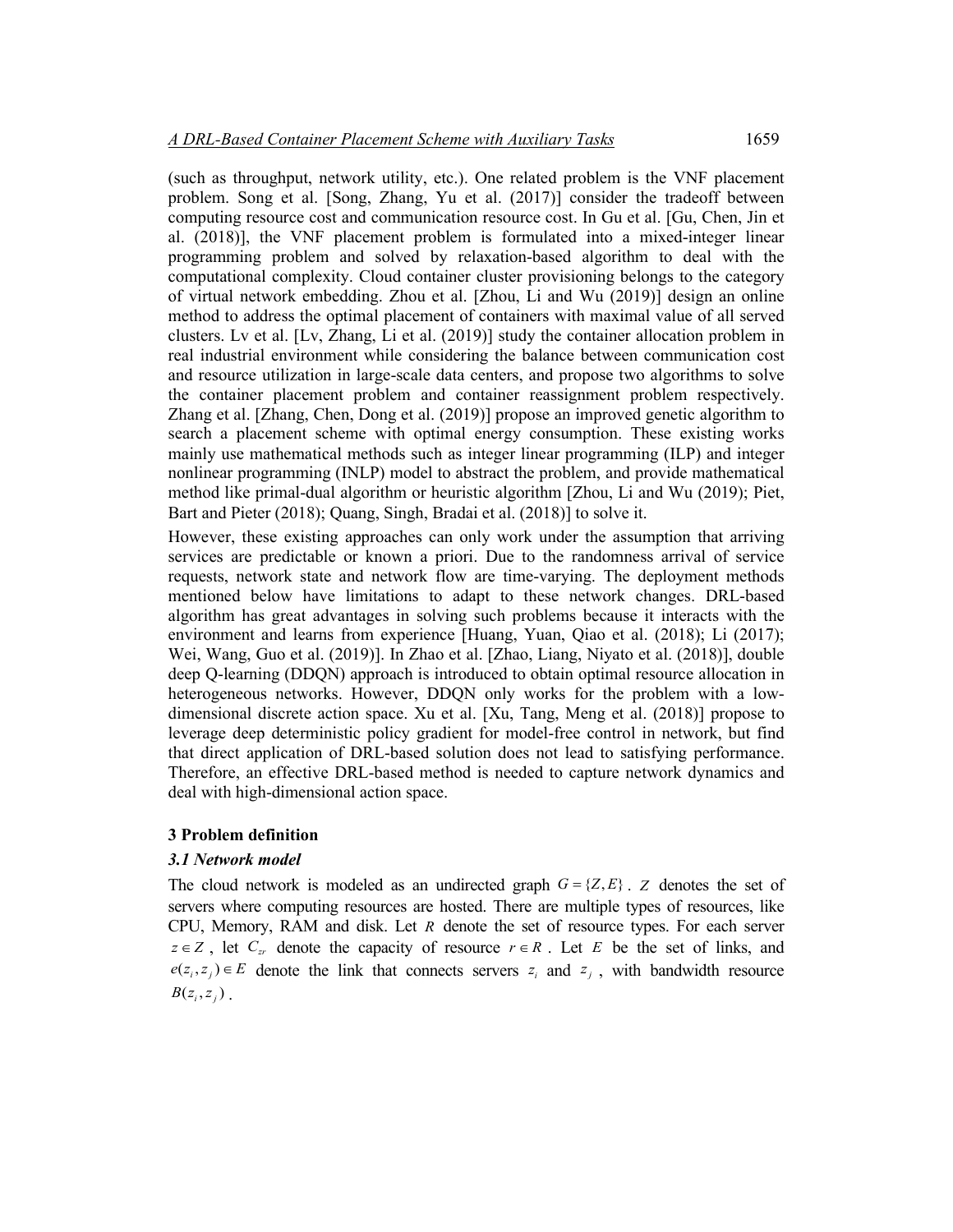### *3.2 Service model*

Considering a set of discrete time slots  $\{0,1,2,...,t,...,T-1\}$ , the arriving service set is *H*, and service  $h \in H$  arrives at time  $t_s$ , requiring a CC. Let  $V_h$  be the set of containers in service *h* 's CC. A container  $v \in V_h$  needs  $x_w^h$  units of resource *r*. Upon each service arriving, the service provider determines whether to accept it and the placement scheme of service *h* 's CC.  $\alpha_h \in \{0,1\}$  indicates whether service *h* is accepted ( $\alpha_h = 1$ ) or not  $(\alpha_h = 0)$ . We define the placement decision variables  $\beta_v^h \in \{0,1\}$ ,  $\forall v \in V_h$ ,  $\forall z \in Z$ , where  $\beta_{\nu z}^h = 1$  if container *v* is placed on server *z* and 0 otherwise. If all the containers of a service are successfully deployed, the service request is satisfied. Fig. 1 shows a placement scheme for the CC of service 1. Let  $y^h(v_i, v_j)$  denote the bandwidth requirement for packet transmission from  $v_i$  to  $v_j$  in service *h* 's CC.



**Figure 1:** An example of container placement

### *3.3 Objective*

### *3.3.1 Average delay*

If *h* is accepted, the processing rate at *v* is  $\mu_v^h$ , thence the average packet processing time at *v* in *h*'s CC is  $p_v^h = 1/\mu_v^h$ . We have the total processing delay of *h* as:

$$
p_h = \sum_{v \in V_h} p_v^h \tag{1}
$$

The average transmission time the packets experience from  $v_i$  to  $v_j$  is  $l^h(v_i, v_j)$ . Let  $Z(v)$ denote the server where container  $v$  is placed. If  $v_i$  and  $v_j$  are hosted on the same server  $(Z(v_i) = Z(v_j)$ , the transmission process is negligible, i.e.,  $l^h(v_i, v_j) = 0$ . Therefore, the total transmission delay of *h* is:

$$
l_{h} = \sum_{\nu_{i},\nu_{j} \in V_{h}, \nu_{i} \neq \nu_{j}} l^{h}(v_{i},v_{j})
$$
\n(2)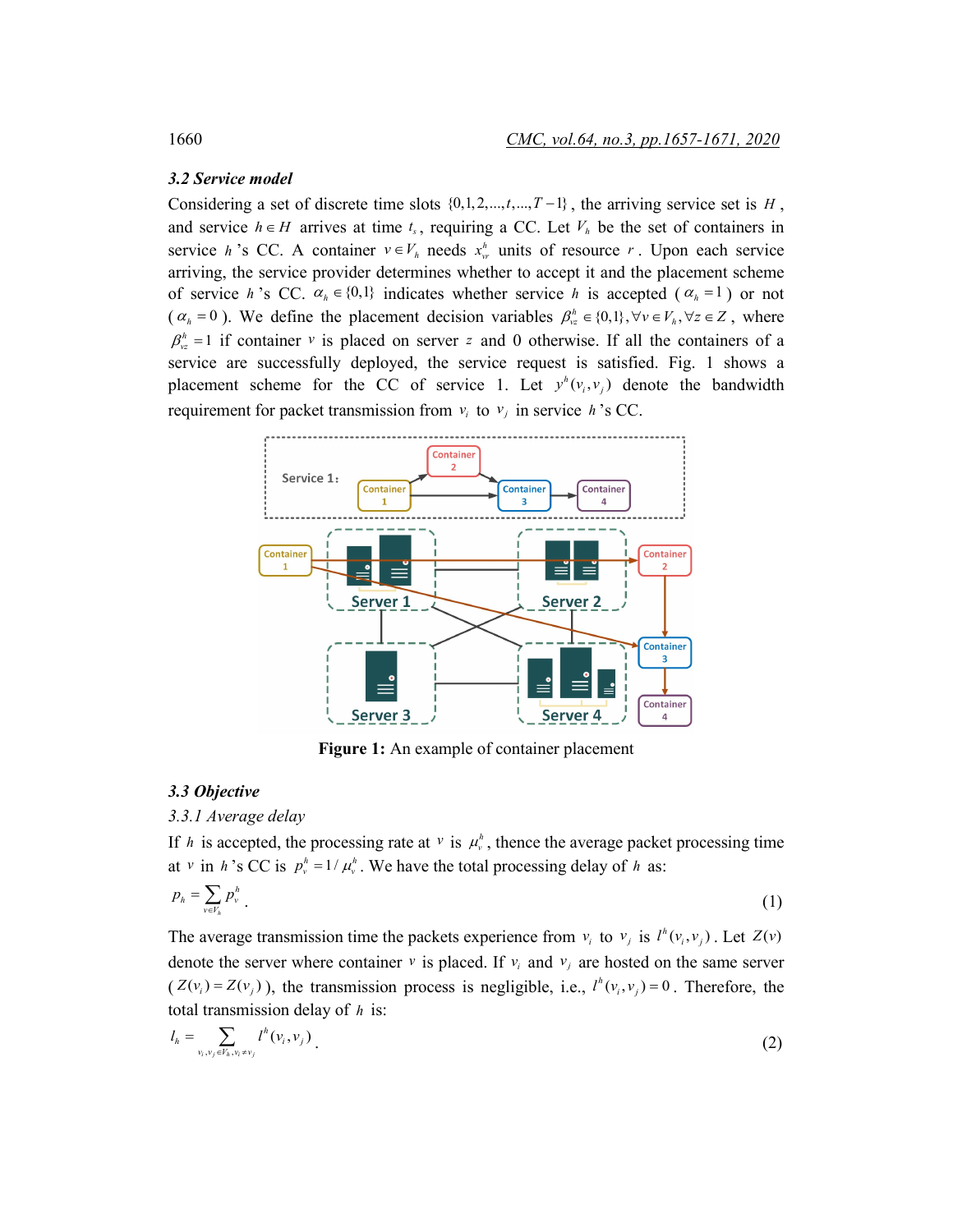In conclusion, the average packet delay of accepted service *h* is  $d_h = p_h + l_h$ . If *h* is rejected, the delay of *h* can be defined as its maximum tolerable delay  $d_h = d_{tol}$ .

### *3.3.2 Resource cost*

For container *v* in *h*, each unit of resource *r* it uses requires the cost of  $f_w^h$ . Similarly, cost per unit bandwidth is  $f^h(v_i, v_j)$ . Therefore, the total cost of satisfied service *h* is:

$$
f_{h} = \sum_{v \in V, r \in R, z \in Z} f_{vr}^{h} x_{vr}^{h} \beta_{vz}^{h} + \sum_{v_{i}, v_{j} \in V_{h}, z \in Z} f^{h}(v_{i}, v_{j}) y^{h}(v_{i}, v_{j}) \beta_{v_{i}z}^{h} \beta_{v_{j}z}^{h}
$$
 (3)

Notations are summarized in Tab. 1.

**Table 1:** Summary of notations

| set of servers                                                          |
|-------------------------------------------------------------------------|
| set of computational resource types                                     |
| set of links                                                            |
| capacity of resource $r$ at server $z$                                  |
| $B(z_i, z_j)$ bandwidth of link between servers $z_i$ and $z_j$         |
| set of services                                                         |
| set of containers in service h's CC                                     |
| units of resource $r$ that $v$ in service $s$ 's CC needs               |
| $y^h(v_i, v_j)$ bandwidth requirement from $v_i$ to $v_j$               |
| $\alpha_h = 1$ if service h is accepted, and 0 otherwise                |
| $\beta_{yz}^h$ = 1 if container v is placed on server z and 0 otherwise |
| the processing rate at $\nu$                                            |
| average transmission time packets experience from $v_i$ to $v_j$        |
| total delay of service $h$                                              |
| the server where container $\nu$ is placed                              |
| cost per unit of resource $r$                                           |
| cost per unit of bandwidth                                              |
|                                                                         |

### *3.3.3 Optimization problem*

Based on the above definitions, our objective is to minimize the total cost of all deployed CCs and the total delay. We transfer the multiple objectives into a single scalar and define the objective to be minimized as a weighted sum of cost and delay:

$$
\min[\omega_f \sum_{h \in H} f_h + \omega_d \sum_{h \in H} d_h]. \tag{4}
$$

Subject to: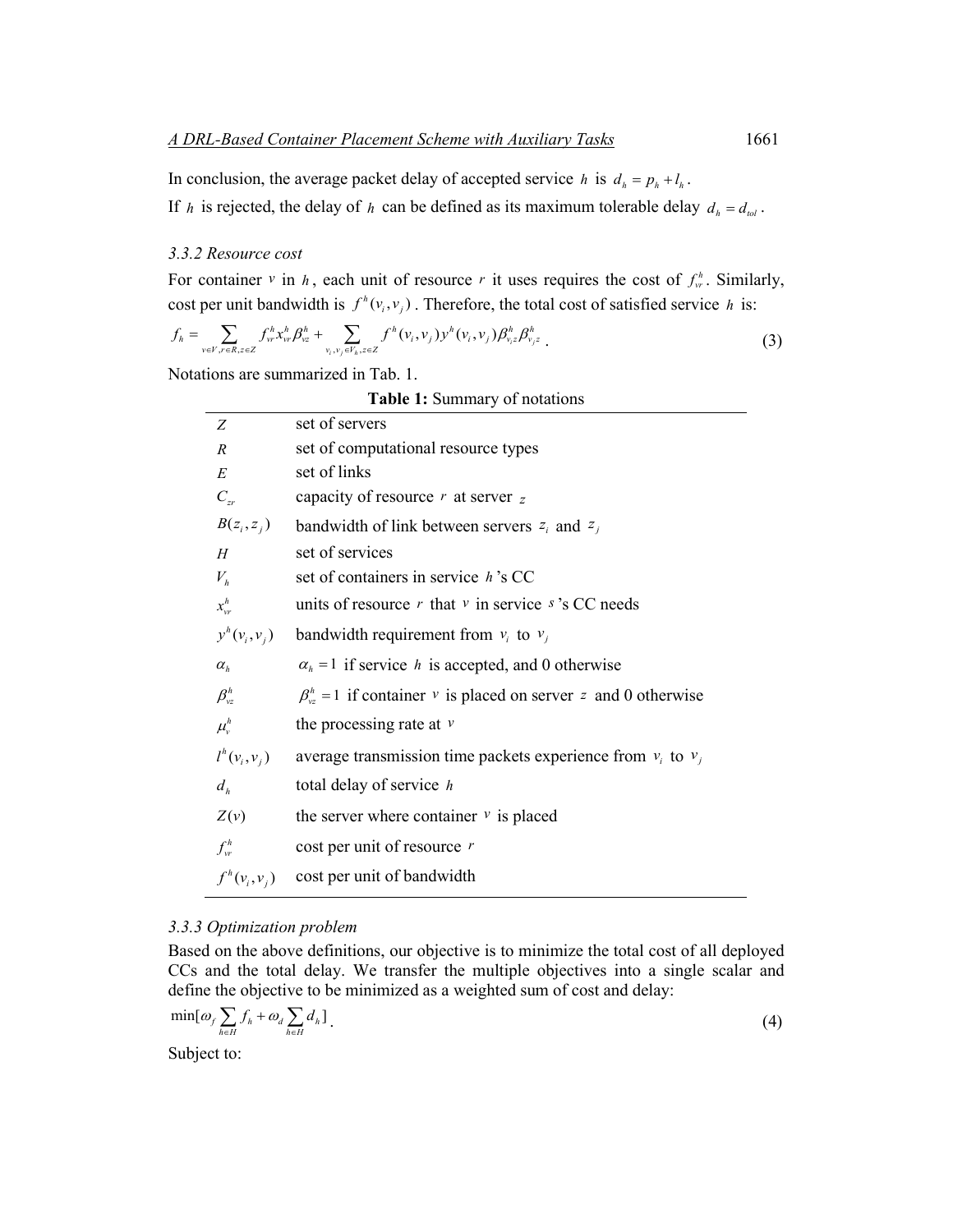$$
\sum_{z \in Z} \beta_{\nu z}^h \le 1, \forall h \in H, \forall v \in V
$$
\n<sup>(4a)</sup>

$$
\alpha_i = \sum_{z \in \mathbb{Z}} \beta_{yz}^h, \forall h \in H, \forall v \in V
$$
\n<sup>(4b)</sup>

$$
\sum_{h \in H} \sum_{v \in V_s} x_w^h \beta_{vz}^h \le C_{zr}, \forall r \in R, \forall z \in Z
$$
\n
$$
(4c)
$$

$$
\sum_{h \in H} \sum_{v_i, v_j \in V_s} y^h(v_i, v_j) \beta^h_{v_i z(v_i)} \beta^h_{v_j z(v_j)} \leq B(z(v_i), z(v_j)), \forall e(z(v_i), z(v_j)) \in E
$$
\n(4d)

Constraint (4a) guarantees that a container can be deployed in at most one server. Constraint (4b) indicates that only when all the containers of a service's CC are successfully deployed, the service request is satisfied. Constraints (4c) and (4d) ensure that each CC's resource occupation cannot exceed network resources.

### **4 Algorithm description**

### *4.1 A3C algorithm*

In a standard DRL setup, there is an agent interacting with environment. And the optimal problem is modeled as a Markov process (MDP) which is typically expressed as  $\{s, a, r, p\}$ , where *s* is state space, *a* is action space, *r* is instantaneous reward, and *P* is state transition probability. At each epoch  $i$ , agent observes the state  $s_i$ , executes the action  $a_i$  and get the next state  $s_{i+1}$  and instantaneous reward  $r_i$ . Using  $r_i$ , the agent updates an n-step return which is defined as the discounted sum of rewards:

$$
G_{i,i+n} = \sum_{k=1}^{n} \gamma^k r_{i+k} \tag{5}
$$

where  $\gamma \in [0,1]$  is a discount factor. This process continues until agent reaches a terminal state and restarts after it. The agent's objective is to find a mapping from state to action,

which is called policy  $\pi(s)$ , to maximize the expected return  $G_{i\infty} = \sum_{k=1}^{\infty} \gamma^k r_{i+k}$ 0 *k*  $\sum_{\infty} = \sum \gamma^k r_{i+k}$ . =

The action-value function  $Q^{\pi}(s, a) = E[G_{i_{\infty}} | s_i = s, a_i = a, \pi]$  is the expected return following action *a* from state *s* . In the seminal work, value-based model-free reinforcement learning methods (like Q-learning) approximate the action-value function using  $Q(s, a; \theta)$  with parameters  $\theta$ . The parameters  $\theta$  are learned by minimizing a meansquared error, for example optimizing a loss function in n-step Q-learning:

$$
L_{Q} = E[(G_{i:i+n} + \gamma^{n} \max_{a'} Q(s', a'; \theta_{i-1}) - Q(s, a; \theta))^{2}],
$$
\n(6)

where *s*' is the next state after *s* .

Compared to value-based methods, policy gradient methods parameterize the policy as  $\pi(a|s;\theta)$ , update parameters  $\theta$  and adjust the policy to maximize the expected reward by performing gradient ascent on  $E[G_{i\infty}]$ .

However, value-based DRL methods can only work for problems with a low-dimensional action space, since it needs to find the action that maximizes the action-value function, which requires an iteration process to solve a non-linear programming problem at every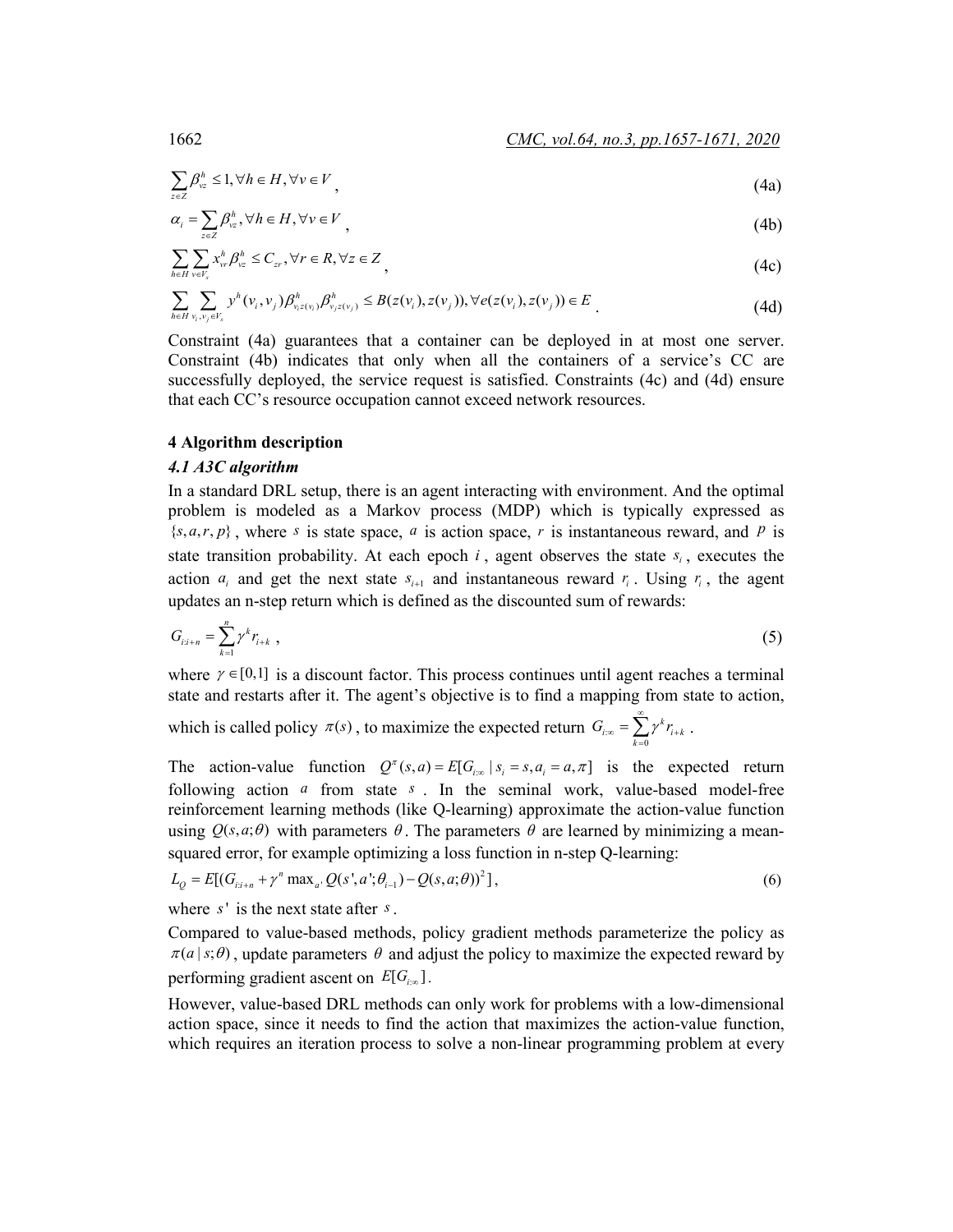epoch. Policy-based methods can handle a large action space, but can only update parameters after each episode is completed, resulting in a very slow learning speed.

Since the total number of CC placement decision is  $|Z|^{H|\times|V_h|}$ , our optimization problem is difficult to be solved by value or policy-only methods. So, we consider tackling it by an actorcritic approach, asynchronous advantage actor-critic algorithm, which uses a parameterized actor network to generate actions, so it can handle high dimension action space; at the same time, critic's value function estimation supports actor to update the gradient.

The parameterized actor function is implemented by CNN and expressed as  $\pi(s_i | \theta^{\pi})$ . To measure the quality of the existing policy  $\pi(s_i)$ , value function  $V(s_i) = E_{\pi(s)}[G_{i_{\infty}}]$  is defined to indicate the expected discounted return for following policy  $\pi$  from current state  $s_i$ . In actor-critic method, value function is estimated by parameterized critic:  $V(s_i | \theta^V)$ . The parameters of the actor and critic are learned by iteratively minimizing a sequence of loss functions, where actor's and critic's loss functions respectively defined as:

$$
L_{actor} = E[\log \pi(s_i \mid \theta^{\pi})(G_i - V(s_i \mid \theta^{\nu}))] \tag{7}
$$

$$
L_{\text{critic}} = E[(G_i - V(s_i \mid \theta^V))^2].
$$
\n
$$
(8)
$$

To make the process of propagating rewards to relevant state much more efficient, *Gi* is updated toward the n-step return which defined as  $\sum_{n=1}^{\infty}$ 0  $\sum_{k=0}^{n-1} \gamma^k r_{i+k} + \gamma^n V(s_{i+n} | \theta^V)$  $\sum_{j=1}^{-1} \gamma^k r_{i+k} + \gamma^n V(s_{i+n} | \theta)$  $\sum_{k=0} \gamma^k r_{i+k} + \gamma^n V(s_{i+n} | \theta^V)$ . This results in

a single reward *r* directly affecting the values of n preceding states.

In conclusion, the loss function of A3C is defined as

$$
L_{\text{A3C}} = L_{\text{actor}} + L_{\text{critic}} - E[\beta H(\pi(s_i \mid \theta^{\pi}))],\tag{9}
$$

where *H* is the entropy and hyperparameter  $\beta$  controls the strength of the entropy regularization term, which is used to prevent policy convergence too early.

To eliminate the correlation between samples, A3C algorithm relies on asynchronous actor-learners and accumulated updates for improving training stability. Compared with previous solutions that use experience replay to reduce time correlation, the asynchronous RL Framework saves storage space. Besides stabilizing learning, we obtain a reduction in training time, which is roughly linear in the number of parallel actor-learners.

In order to utilize the A3C algorithm, we model our placement problem as an MDP and design the state space, action space and reward function. The design of state, action and reward is important to the success of DRL methods. A valuable design should capture network states and key compositions CC placement without useless information.

**State space:** The sate consists of two components: network resource status and service requests.  $s = \{s_{net}, s_{ser}\}\$ , where  $s_{net} = \{C_{rr}, B(z_i, z_j) | z, z_i, z_j \in Z, r \in R\}$  and  ${S}_{ser} = \{x_{vr}^h, y^h(v_i, v_j) | v, v_i, v_j \in V_h, h \in H, r \in R\}$ .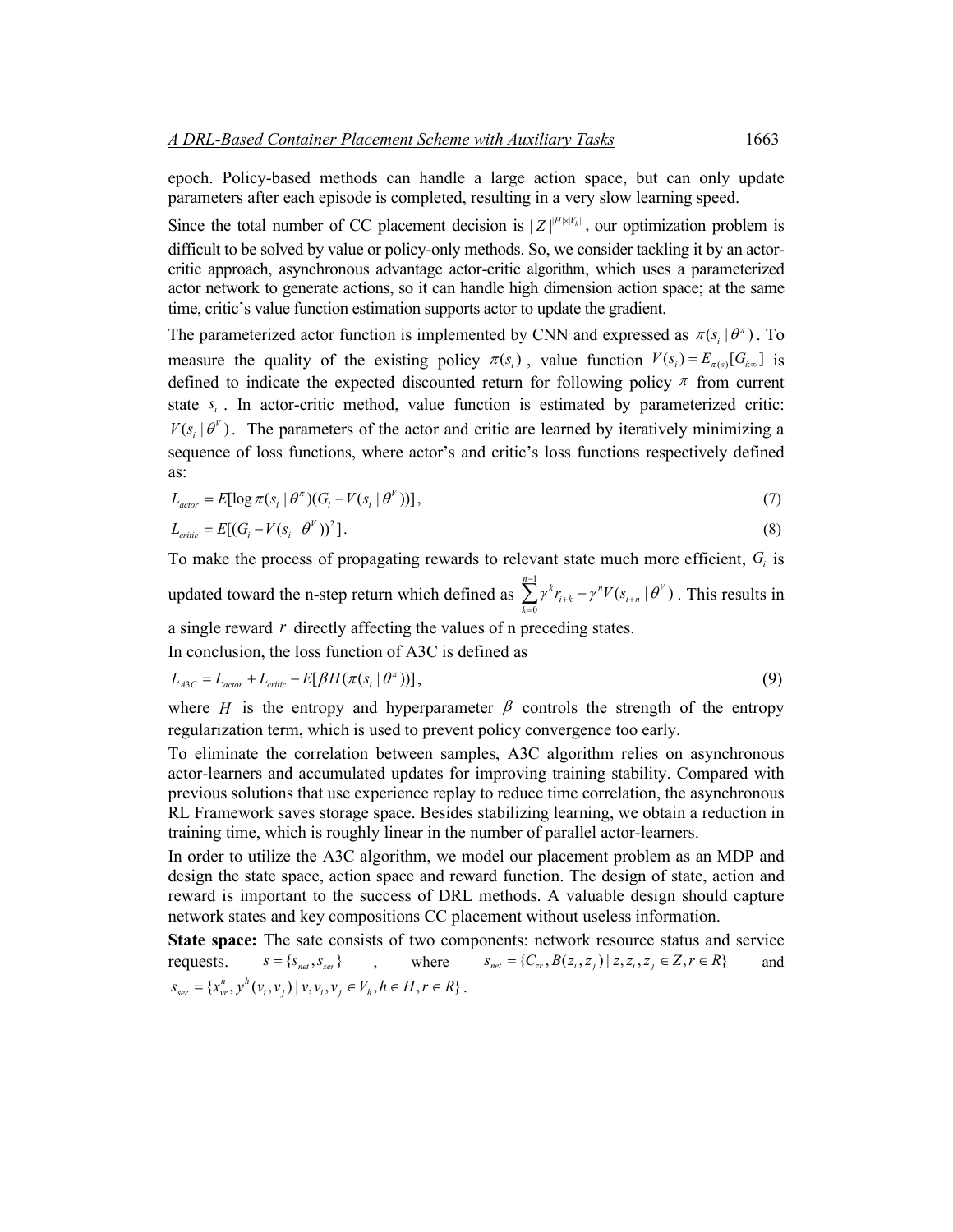**Action space:** The action is defined as a placement scheme for all services' CC, i.e., the solution to the optimization problem. The action vector  $a = \{\alpha_h, \beta_{v_z}^h\}$ , where  $v, \in V_h, h \in H, z \in Z$ .

**Reward function:** When agent performs the action according to the current state and accomplish CC placement, it will get instant reward. For the goal of DRL is to maximize cumulative reward, we use the difference between the objective function at current state

and that of next state: 
$$
r = (\omega_f \sum_{h \in H} f_h + \omega_d \sum_{h \in H} d_h) - (\omega_f \sum_{h \in H} f_h' + \omega_d \sum_{h \in H} d_h')
$$
.

Although A3C algorithm performs well in many tasks as a state-of-art DRL method, our experimental results show that applying A3C directly to CC placement does not bring satisfactory performance. Its convergence speed is intolerable when the solution space is large. According to the analysis, we speculate that it is due to the following reasons:

- In the general A3C training process, the agent only considers maximizing cumulative reward to achieve the best policy, and doesn't clearly know how to explore.
- Although A3C uses an asynchronous method to reduce the correlation between samples, it cancels the replay buffer, which can increase the efficiency and stability of learning.

In response to such problems, we propose an improved A3C algorithm for CC placement problem.

#### *4.2 UNREAL-CP*

In the general RL training process, the agent only considers maximizing cumulative reward to achieve the best policy, a simple random noise based exploration method does not work well for our CP problem. But the environment may also contain other available training information. Firstly, to address the problem of low exploration efficiency, we introduce the idea of auxiliary learning to guide the exploration direction of the agent in the base task. The agent is trained to maximize the reward of multiple tasks that face the same goal. This method does not require additional supervision and is an unsupervised learning method, called unsupervised reinforcement and auxiliary learning (UNREAL). In addition to auxiliary tasks, we also use the replay buffer to improve the accuracy of value function and the efficiency of auxiliary tasks

Given a set of auxiliary control tasks  $C$ , we define an auxiliary control task  $c \in C$  by reward function  $r^{(c)}$ , with the agent's policy  $\pi^{(c)}$  for it. The overall objective is to maximize total performance across all tasks:  $\arg \max_{\theta} E\{G | \pi\} + \lambda_c \sum_{c \in C} E\{G^{(c)} | \pi^{(c)}\}$ +  $\lambda_c \sum_{c \in C} E\{G^{(c)} | \pi^{(c)}\}$ . Where

 $(c)$   $\sum$   $\overline{u}$   $(a)$  $\boldsymbol{0}$  $\sigma^{(c)} = \sum_{i=0}^r \gamma^i r_i^{(c)}$  $G^{(c)} = \sum_{r=1}^{\infty} \gamma^i r_i$  $=\sum_{i=0}^{\infty} \gamma^{i} r_{i}^{(c)}$  is the discount return of auxiliary task *c*, and  $\theta$  is the Common parameter

of  $\pi^{(c)}$  and  $\pi$ . By sharing parameters, the agent improves the performance of the policy  $\pi$  by optimizing the performance on the auxiliary task. For the auxiliary task  $c$ , we sample minibatch of transitions from replay buffer and use the Q-learning to optimize the action-value function  $Q(s, a) = E[G_i | s_i = s, a_i = a]$ . For each control task *c*, we optimize an *n*-step Q-learning loss: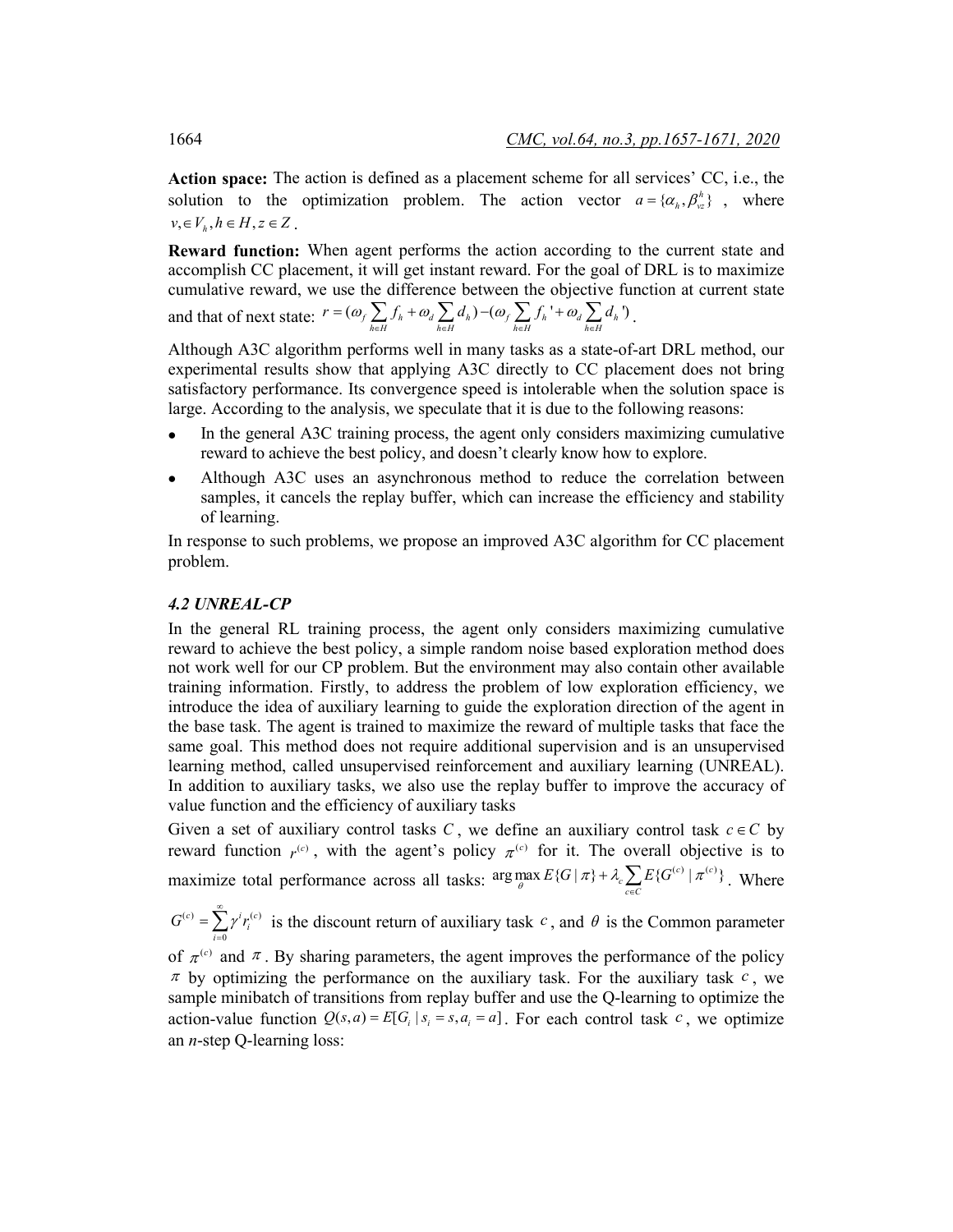*A DRL-Based Container Placement Scheme with Auxiliary Tasks*1665

$$
L_{Q}^{(c)} = E\left[\sum_{k=0}^{n-1} \gamma^{k} r_{i+k}^{(c)} + \gamma^{n} \max_{a'} Q^{(c)}(s', a', \theta_{i-1}) - Q^{(c)}(s, a, \theta_{i'})\right]^{2} \right].
$$
 (10)

In our problem, the balance of server resource utilization has a great impact on network performance. First of all, load balancing can prevent any one server from being overloaded or crashed, thereby increasing service availability. Second, when resource utilization is high, servers usually generate exponential response time. Load balancing ensures servers' acceptable resource utilization, resulting in a shorter response time. Third, under a balanced workload, no server becomes a bottleneck, which improves the overall network throughput.

Based on the significance of load balancing to network performance, we design the following auxiliary tasks:

### *4.2.1 Resource utilization control*

If the resource utilization in one server is significantly higher than that in others, then it will become a bottleneck in the service and seriously reduce the overall network performance. So, we want the variance of resource utilization for all servers to be as small as possible.

The variance of resource utilization for type- $r$  resource of all servers is given by

$$
\sum_{z\in Z} \frac{(U_{zr} - \overline{U_r})^2}{|Z|},\tag{11}
$$

where  $U_{zr}$  is the utilization of r on server z and given by

$$
U_{zr} = \frac{\sum_{h \in H, v \in V_h} x_{vr}^h \beta_{vz}^h}{C_{zr}}\,,
$$
\n(12)

 $\overline{U_r}$  is *r* 's mean utilization of all servers and | Z | is the number of servers. The total resource utilization variance is the sum of that for all resource types, which is expressed as:

$$
Var(U) = \sum_{r \in R} \sum_{z \in Z} \frac{(U_{zr} - \overline{U_r})^2}{|Z|} \,. \tag{13}
$$

The objective of this auxiliary task is to minimize the total variance of total resource utilization (i.e.,  $minVar(U)$ ), so we refer to it as resource utilization control. The reward function of this task is defined as

$$
r^{(RUC)} = Var(U) - Var'(U) \tag{14}
$$

where  $Var'(U)$  is the total utilization variance of next state.

#### *4.2.2 Available resource balance control*

The amount of different types of available resources in each server also needs to be balanced. If there are no RAM resources available, the remaining CPU resources in the server are useless for coming service requests. For two kinds of resources  $r_i$  and  $r_j$ , let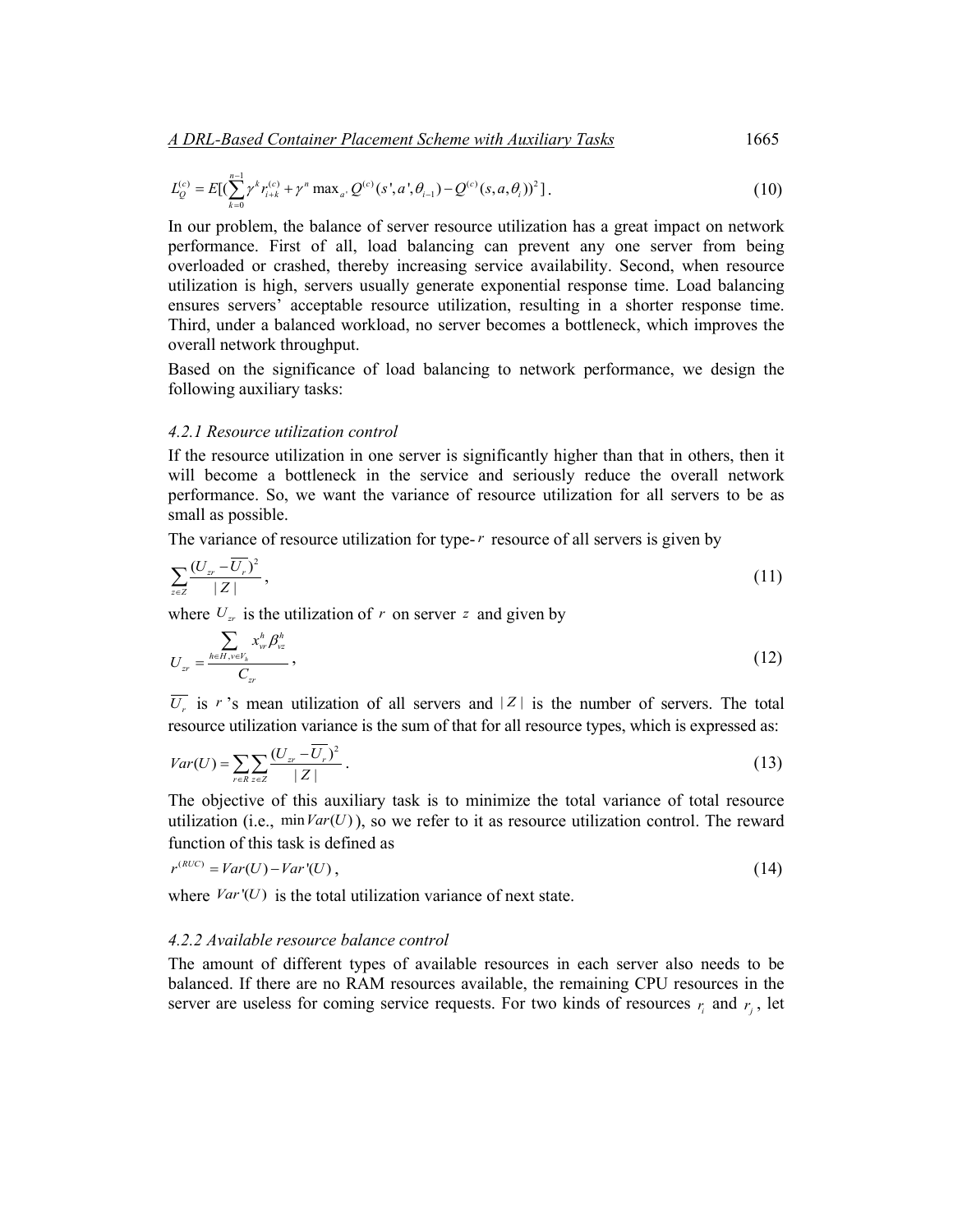$\delta(r_i, r_i)$  denote the expected ratio between  $r_i$  and  $r_j$ . The available resource balance index for resources  $r_i$  and  $r_j$  is defined as:

$$
\sum_{z \in Z} \max\{0, A_{z_{r_i}} - A_{z_{r_j}} \times \delta(r_i, r_j)\},\tag{15}
$$

where  $, v \in V_h$  $\begin{aligned} &\mathcal{L}_{zr} = C_{zr} - \sum_{h\in H, v\in V_h} x_{vr}^h\beta_{vz}^h \end{aligned}$  $A_{zr} = C_{zr} - \sum_{h \in H, v \in V_h} x_w^h \beta_{vz}^h$  is the available resource *r* on server *z*. This index can

reflect whether different resources are used according to the expected ratio. The total available resource balance index is the sum of the index of all possible pairs of different resources:

$$
Bal(A) = \sum_{\forall r_i, r_j \in R, r_i \neq r_j} \sum_{z \in Z} \max\{0, A_{z r_i} - A_{z r_j} \times \delta(r_i, r_j)\}.
$$
 (16)

Finally, the reward function of available resource balance control task is defined as:

$$
r^{(RBC)} = Bal(A) - Bal'(A) \tag{17}
$$

where  $Bal'(A)$  is the total available resource balance index of next state.

Based on the above definitions, the UNREAL algorithm for CC placement problem aims to maximize total performance across all these auxiliary tasks, and optimize a single combined loss function with respect to the joint parameters  $\theta$ . The loss function combines the A3C loss  $L_{ABC}$  together with auxiliary resource utilization control loss  $L_{RUC}$ and available resource balance control loss  $L_{RBC}$ :

$$
L_{UNREAL} = L_{ASC} + \lambda_{RUC} L_{RUC} + \lambda_{RBC} L_{RBC} \tag{18}
$$

In summary, Our UNREAL-CP algorithm is expressed as algorithm 1:

| Algorithm.1 UNREAL-CP                                                                               |
|-----------------------------------------------------------------------------------------------------|
| <b>Input:</b> set of servers $Z$ , set of services $H$                                              |
| <b>Output:</b> CC placement scheme $\alpha_h$ , $\beta_{vz}^h$                                      |
| <b>Initialize:</b> $C_{zr}$ , $B(z_i, z_j)$ and other parameters                                    |
| repeat                                                                                              |
| for each actor-critic thread:                                                                       |
| Reset gradients: $d\theta^{\pi} \leftarrow 0$ , $d\theta^{\gamma} \leftarrow 0$                     |
| Synchronize thread-specific parameters $\theta^{\pi} = \theta^{\pi}$ and $\theta^{V'} = \theta^{V}$ |
| $t_{\text{start}} = t$                                                                              |
| Get state $S_t$                                                                                     |
| repeat                                                                                              |
| Get $a_t$ according to policy $\pi(s_t   \theta^{\pi})$                                             |
| Execute action $a_{t}$ , receive reward $r_{t}$ , $r_{t}^{(c)}$ and new state $s_{t+1}$             |
| Store transition $\{s_t, a_t, (r_t, r_t^{(c)}), s_{t+1}\}\$ to replay buffer                        |
| $t \leftarrow t+1$                                                                                  |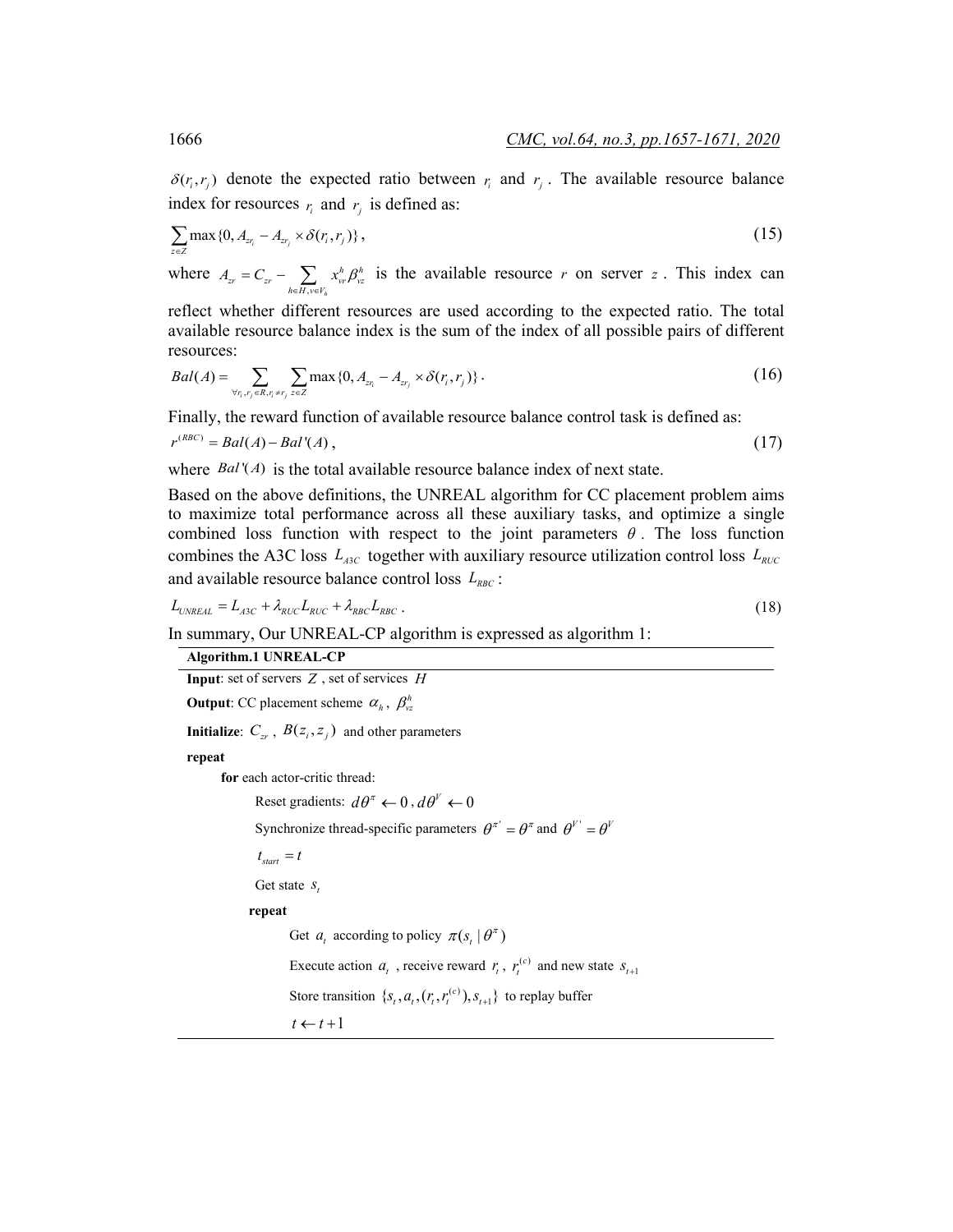**until** terminal  $s_t$  or  $t - t_{start} == t_{max}$ ' 0, for terminal  $(s_t | \theta^{\nu})$ , for non-terminal *t*  $\mathbf{y}_t$   $\mid \theta^V$ ), for non-terminal  $s_t$  $G = \begin{cases} 0, \text{ for terminal } s_t \\ V(s_t | \theta^{V})$ , for non-terminal *s*  $\overline{\mathfrak{l}}$ **for**  $i \in \{t-1, ..., t_{start}\}$  **do**  $G \leftarrow r_i + \gamma G$ Accumulate gradients w. r. t.  $\theta^{\pi}$  and  $\theta^{V}$ **end for** Perform asynchronous update of  $\theta^{\pi}$  using  $d\theta^{\pi}$  and of  $\theta^{\nu}$  using  $d\theta^{\nu}$ **end for for** auxiliary Q-learning thread: Reset gradients:  $d\theta^c \leftarrow 0$ Synchronize thread-specific parameters  $\theta^{c'} = \theta^{V}$ Sample minibatch of transitions  $\{S_i, a_i, (r_i, r_i^{(c)})$ ,  $S_{i+1}\}\$  from replay buffer  $\begin{cases} (c) = \begin{cases} 0, & \text{if } c \end{cases} \end{cases}$ 0, for terminal  $\max Q(s_i, a_i; \theta^c)$ , for non-terminal  $c^c$  =  $\begin{cases} 0, & \text{for terminal } s_i \\ \max Q(s_i, a_i; \theta^c), & \text{for non-terminal } s_i \end{cases}$  $G^{(c)} = \begin{cases} 0, & \text{for terminal } s_i \\ \max Q(s_i, a_i; \theta^c), & \text{for non-terminal } s_i \end{cases}$  $\overline{\mathfrak{l}}$  $G^{(c)} \leftarrow \sum_{k=1}^{n-1} \gamma^k r_{i+k}^{(c)} + \gamma^n G^{(c)}$ 0 *k*  $\leftarrow \sum \gamma^k r_{i+k}^{(c)} +$ = Perform update of  $\theta^V$  using  $d\theta^V \leftarrow \frac{\partial (G^{(c)} - Q(s_i, a_i; \theta^c))^2}{\partial \theta^V}$ '  $d\theta^{\nu} \leftarrow \frac{\partial (G^{(c)} - Q(s_{i}, a_{i}; \theta^{c'}))}{\partial \theta^{c'}}$  $\leftarrow \frac{\partial (G^{(c)} -$ ∂ **end for**  $T \leftarrow T + 1$ **until**  $T > T_{\text{max}}$ 

### **5 Performance evaluation**

In order to evaluate the performance of the proposed algorithm, we used the python language to perform experiments on a regular desktop with an Intel Core 2.6 Ghz CPU with 8 GB memory. The CNN network in the architecture is implemented by TensorFlow.

In the experiment, the default number of servers is 10. The types of resource include CPU, Memory, SSD, network I/O and so on. The amount of each kind of resource on each node is between 50 and 100, and the link bandwidth between all nodes is 100-300. We assume that each CC contains 1-10 containers and each container consumes three types of resources. The resource consumption is set according to the task's demand in the real-world trace. The traffic volume between containers is set in the range of [5,15].

We compare our algorithm with original A3C and auxiliary learning algorithms that only include resource utilization control (RUC) or resource balance control (RBC), and for fair comparison, all settings (such as state, action, reward, and CNN parameters) are consistent.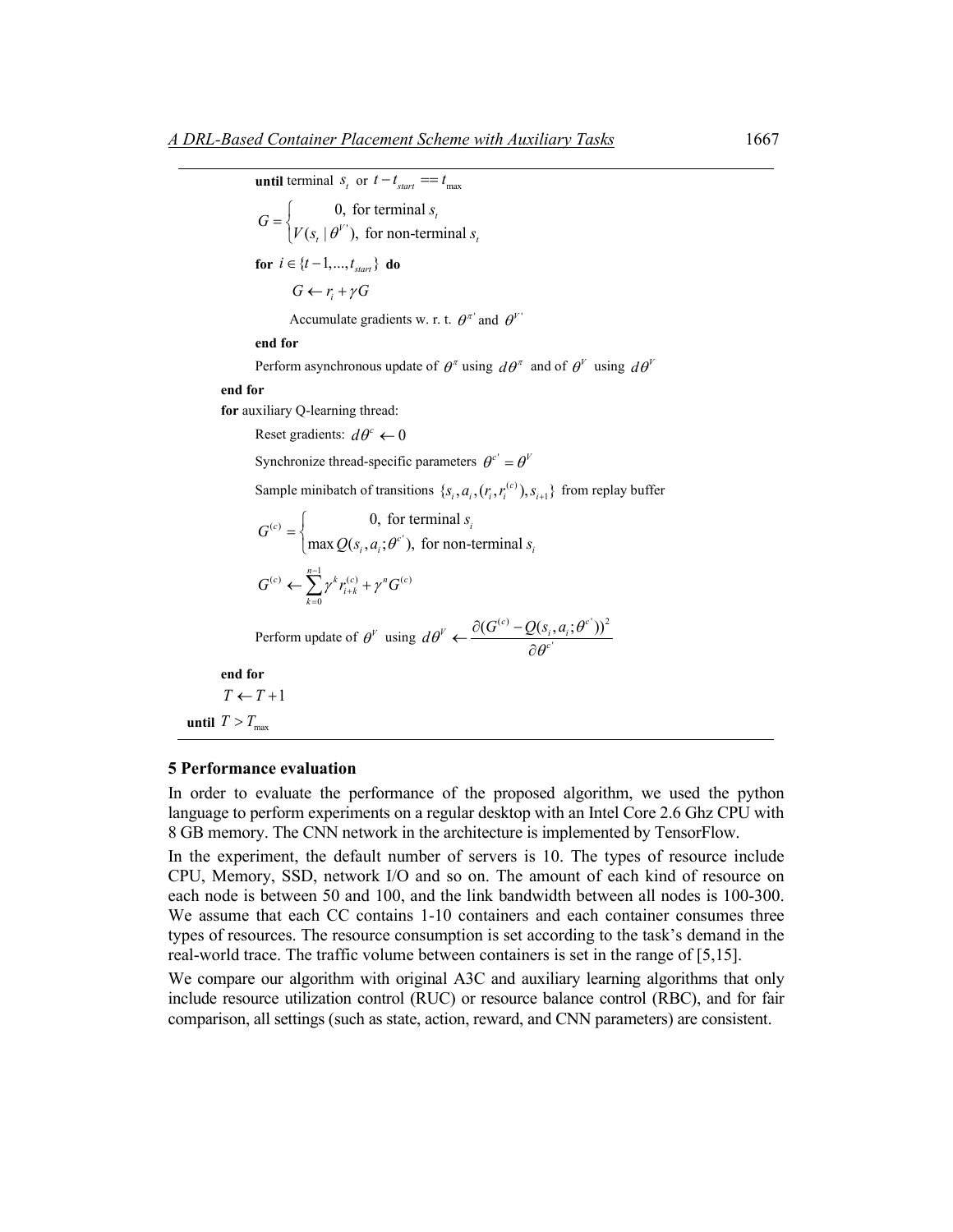End-to-end average packet delay, total deployment cost and the weighted sum of the delay and cost are set as indicators to measure the performance of each algorithm under different amounts of containers. In addition, we compare the performance of A3C and UNREAL-CP in terms of learning efficiency and cumulative reward.

From Fig. 2, we can see that compared to the other three algorithms, UNREAL-CP reduces deployment cost significantly. For example, when each CC contains 5 containers, UNREAL-CP reduces the deployment cost by 28.1%, 39.2% and 51.6% respectively compared to A3C with RUC, RBC and original A3C.



**Figure 2:** Total deployment cost under different algorithms

Fig. 3 shows the average end-to-end delay under different number of containers. We can see that when the number of containers is small, the delays under the placement strategies obtained by the four algorithms are similar. However, the gap between different algorithms becomes larger when the number of containers increases. This is because the UNREAL-CP algorithm considers the resource balance. When the number of containers in service increases, some overloaded servers will become the bottleneck of the network, affecting the traffic transmission, while balancing network load can effectively avoid such problems.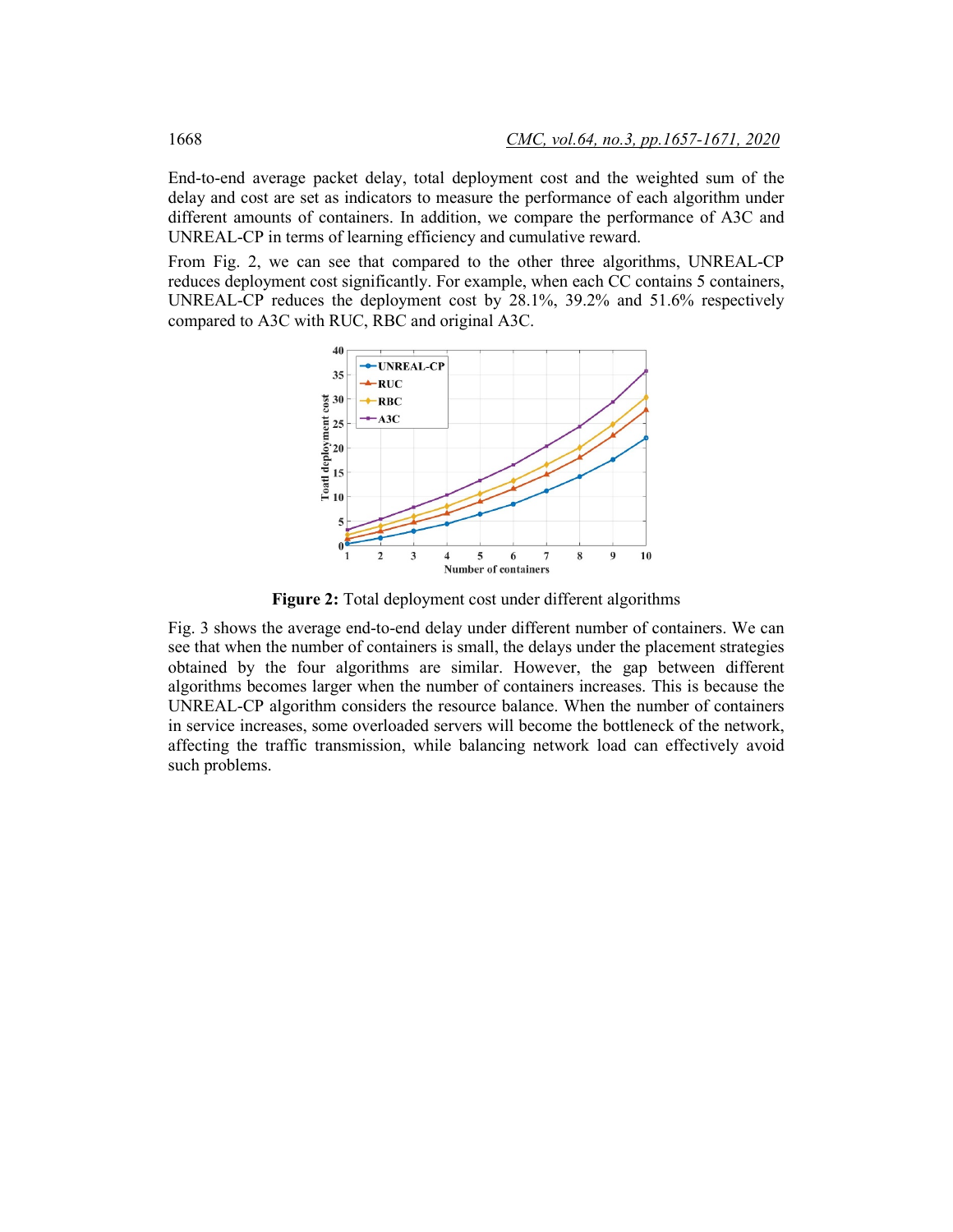

**Figure 3:** Average delay under different algorithms

Because UNREAL-CP performs better in reducing placement costs and average latency, it finally achieves an average reduction about the sum of cost and delay by 11.9%, 19.1% and 28.6% respectively, which is shown in Fig. 4.



**Figure 4:** Weighted sum of cost and delay under different algorithms

From Fig. 5, we can observe that UNREAL-CP has better convergence performance. UNREAL-CP reaches a better placement solution with higher reward within 60 episodes, while A3C uses more time and only obtains a local optimal solution. It means that the auxiliary tasks we designed significantly improves the learning efficiency of the agent in container placement problem.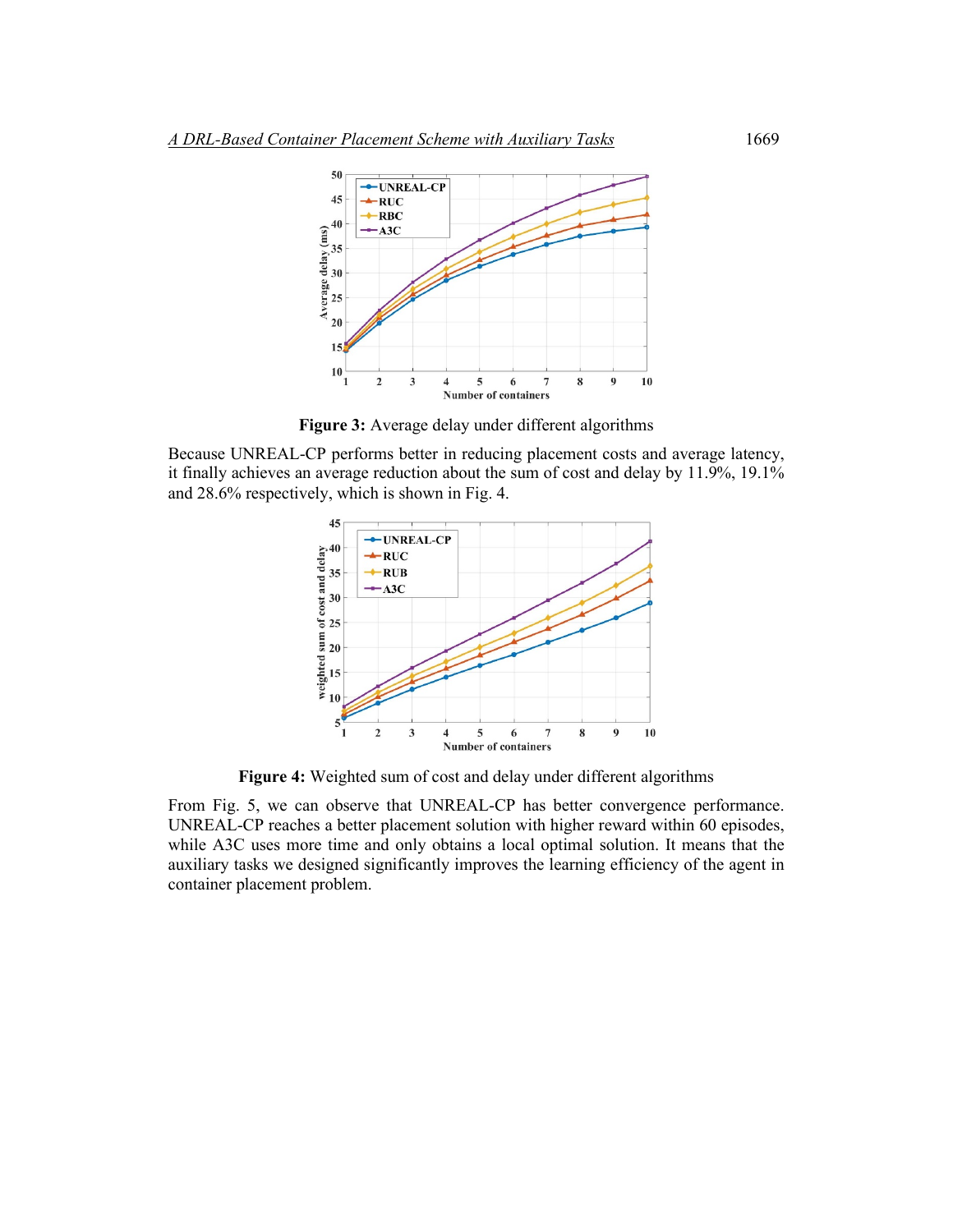

**Figure 5:** Learning performance of two DRL algorithms

### **6 Conclusion**

In this paper, we present UNREAL-CP, a DRL approach for placing container clusters in cloud, taking deployment cost and average E2E delay into consideration. A3C algorithm architecture is used because it makes decisions under the guidance of both actor and critic's DNNs, and has great advantages in solving dynamic and continuous control problems. Since network load balancing has a significant impact on reducing network latency, we propose two auxiliary tasks, resource utilization control and available resource balance control to improve the convergence performance of A3C. The results of extensive experiments show that the proposed UNREAL-CP algorithm can effectively reduce the deployment cost and E2E delay up to 28.6%. Compared with original A3C, the convergence speed of our algorithm is also improved.

**Acknowledgement:** Many people have offered me valuable help in my thesis writing, including my classmates, my friends and my parents. They provided me with valuable guidance and suggestions in every stage of the writing of this paper. And their encouragement has sustained me through depression and frustration.

**Funding Statement:** This work is supported by the National Natural Science Foundation of China (61702048) and the Public Support Platform Construction of Industrial Internet platform.

**Conflicts of Interest:** We have no conflicts of interest to report regarding the present study.

### **References**

**Gu, L.; Chen, X.; Jin, H.; Lu, F.** (2018): VNF deployment and flow scheduling in geodistributed data centers. *IEEE International Conference on Communications*, pp. 1-6.

**Huang, X.; Yuan, T.; Qiao, G.; Ren, Y.** (2018): Deep reinforcement learning for multimedia traffic control in software defined networking. *IEEE Network*, vol. 32, no. 6, pp. 35-41.